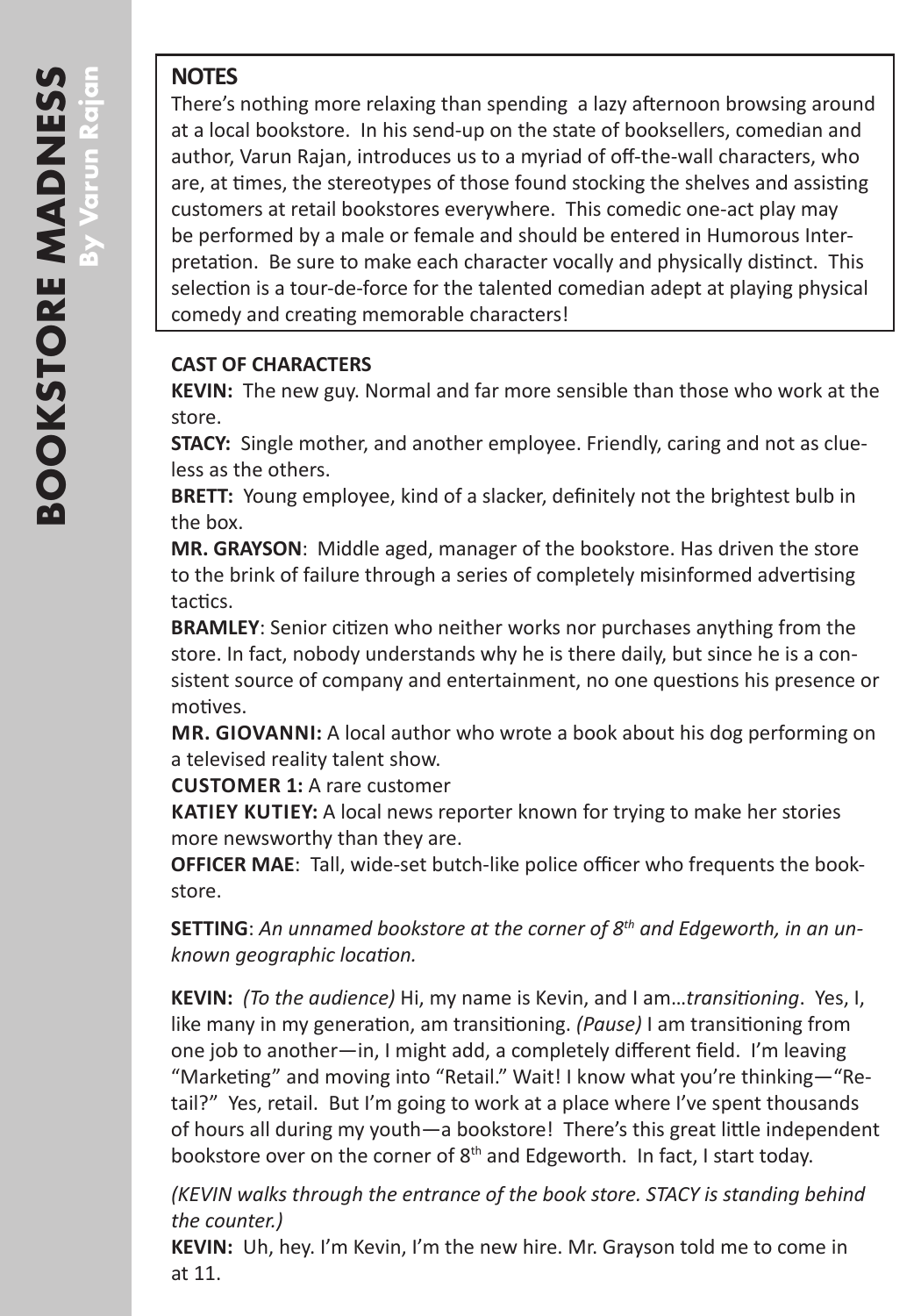**STACY:** Oh, hey Kevin! Come on in! I'm Stacy. Let me give you a tour. *(STACY and KEVIN turn a corner and walk through a set of bookshelves.)*

**STACY:** Aaaand this is where we keep our Adult Non-Fiction and Self-Help novels. **KEVIN:** Wait, really? You guys have only one shelf for all of these?

**STACY:** Yeah, Mr. Grayson isn't really a fan of non-fiction. Or self-help. Actually the majority of books in both of these sections are Southeast Asian cook books. *(BRETT enters.)*

**BRETT:** Hey, how's everybody living?

**STACY:** Brett, you're late.

**BRETT:** What, you mean today?

**STACY:** Kevin, I'd like you to meet our other employee, Brett. Brett, this is Kevin. Kevin here is the new guy.

**BRETT:** Whaaaaaaaaat? We got a new guy?!

**KEVIN:** Yup.

**BRETT:** That is awesome! So, uh... where is he?

**KEVIN:** *(Laughs, before realizing he's serious)* Oh. Hi, I'm… that's me. I'm the new guy. It's my first day today.

**BRETT:** Oh hey, very cool! Nice to meet you man, I'm Brett!

**KEVIN:** *(Laughs.)* Yeah, I know!

**BRETT:** *(Perplexed and concerned.)* What, you know who I am already?

**KEVIN:** *(Still smiling)* Well yeah. *(Furrows brow and points towards Stacy)* Stacy literally just introduced us.

**BRETT:** Oh, cool, so you met Stacy already.

**KEVIN:** *(Beat.)* Yep.

**BRETT:** Cool, you want a tour?

**KEVIN:** I actually just had a tour.

**BRETT:** What do you mean, bro? You just got here.

**KEVIN:** No, dude, *you* just got here. I've been here for well over a half-hour.

**BRETT:** Oh killer, man. So when do you start?

**KEVIN:** Wow, this is going to be a long day.

**STACY:** So Kevin, walk around, take it all in, figure out where everything is.

We've got a nice seating area in the back of the store where we take breaks, read, whatever.

**KEVIN:** Cool, sounds like a plan.

*(KEVIN walks to the back of the store, sits down in a chair and picks up a mag azine off the coffee table in front of him. BRAMLEY is sitting on a couch placed directly across on the other side of the table, reading a newspaper.)* **BRAMLEY:** So. You're new here.

**KEVIN:** Uh, yeah, hi. I'm Kevin. It's nice to meet you—

*(KEVIN extends his hand for a handshake. BRAMLEY does not reciprocate.)*

**BRAMLEY:** Bramley. You've made a huge mistake coming here. I don't think this place has sold a book in weeks.

**KEVIN:** Oh. Do you work here?

**BRAMLEY:** Nope.

**KEVIN:** Are you a customer?